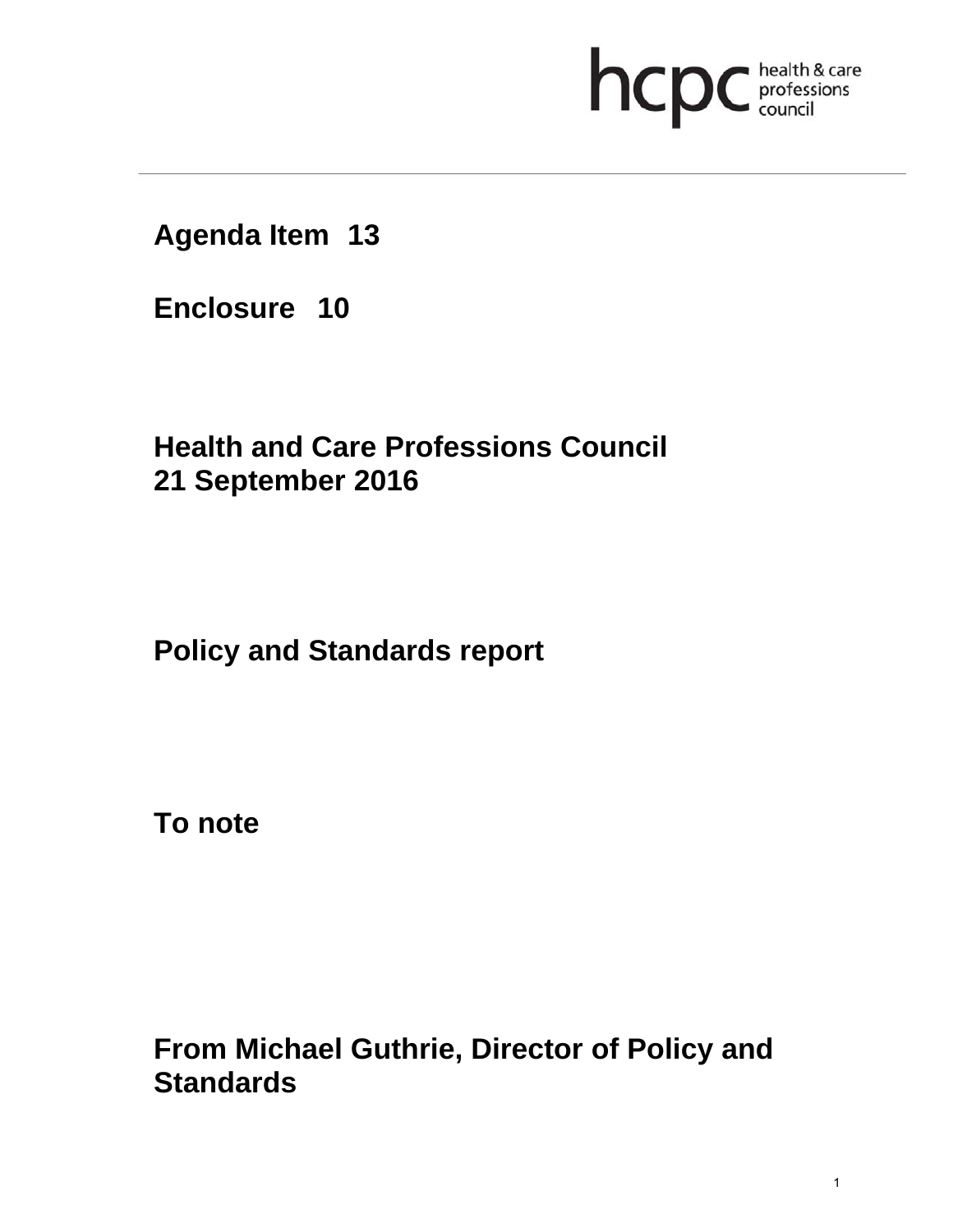# **health & care**

# Council, 21 September 2016

Policy and Standards Department report

Executive summary and recommendations

### **Introduction**

The attached report provides an update about the activities of the Policy and Standards Department.

### **Decision**

This paper is to note.

# **Background information**

None.

## **Resource implications**

None as a result of this paper.

# **Financial implications**

None as a result of this paper.

# **Appendices**

None.

#### **Date of paper**

5 September 2016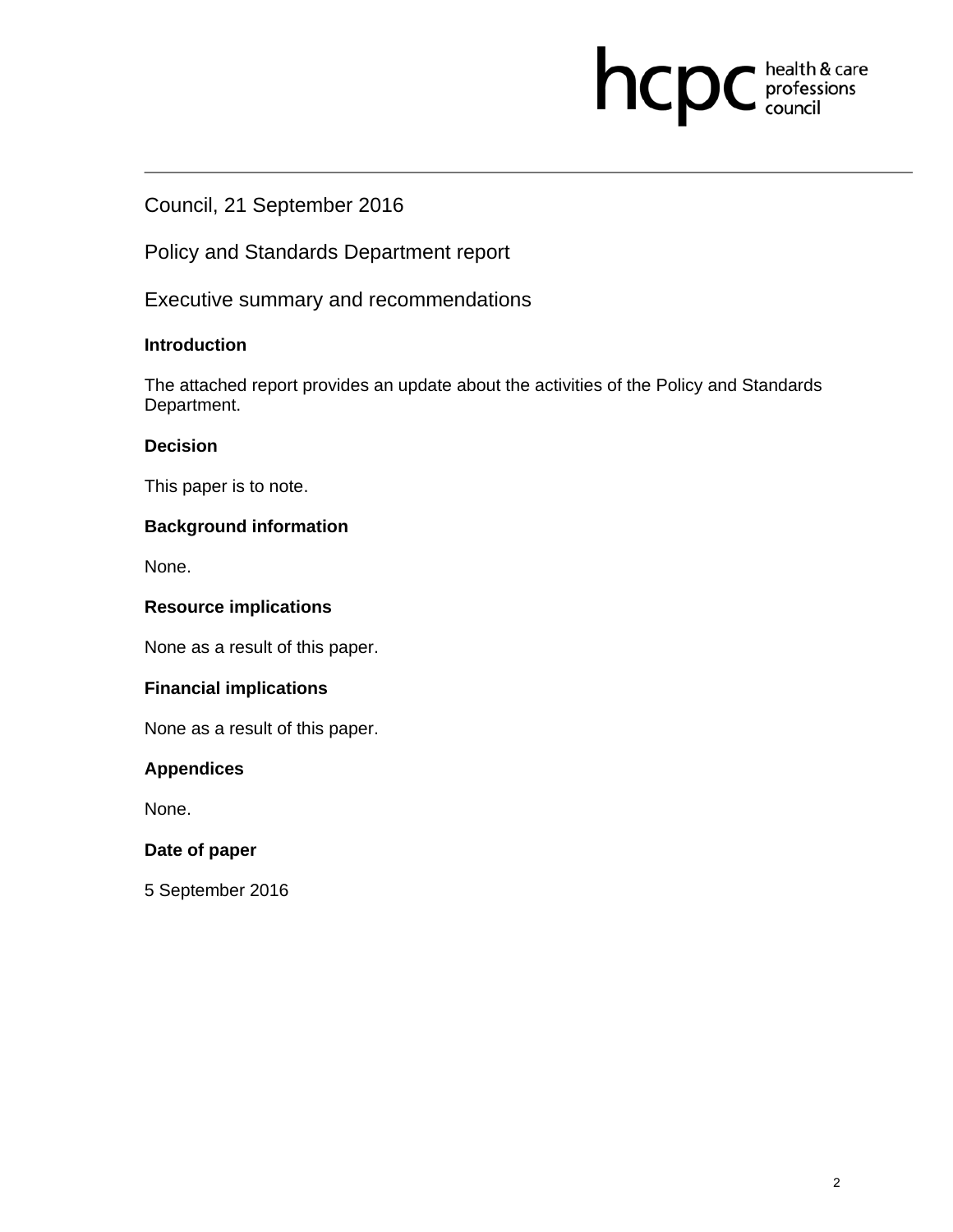

# **Policy and Standards Department report – 21 September 2016**

This paper provides an update about the work of the Department.

#### **Consultations**

- Consultation on revised returning to practice guidance ends 7 October 2016.
- Consultation on revised standards of education and training and guidance ends 25 November 2016.

#### **Department resourcing**

• Nicole Casey, Policy Manager, left the HCPC on 9 September 2016 for a new role at the Independent Parliamentary Standards Authority (IPSA). Recruitment for a replacement role has begun.

#### **Professional Standards Authority performance review 2015-16**

- We have had sight of a draft report for the performance review and returned our comments to the PSA in early September 2016.
- Once published, we will bring a paper to the Council on the outcomes.

#### **Registration and Fees and Practice Committee Rules changes**

 The amending Rules were laid in July 2016. They are due to come into force on 3 October 2016.

#### **Research**

The following provides an update about some of the research activities managed by the Department.

 **Costs and impact of CPD (Newcastle University; commissioned by the Department of Health)** 

The final report has been submitted to the Department of Health and we understand it will now be peer reviewed.

 **Understanding the prevalence of fitness to practise cases about paramedics and social workers in England.**

The literature review is underway. A meeting took place with the research team in August 2016 to finalise the approach to conducting the review of a sample of fitness to practise cases. The case review is due to commence in early October 2016. The first research advisory board meeting has also taken place.